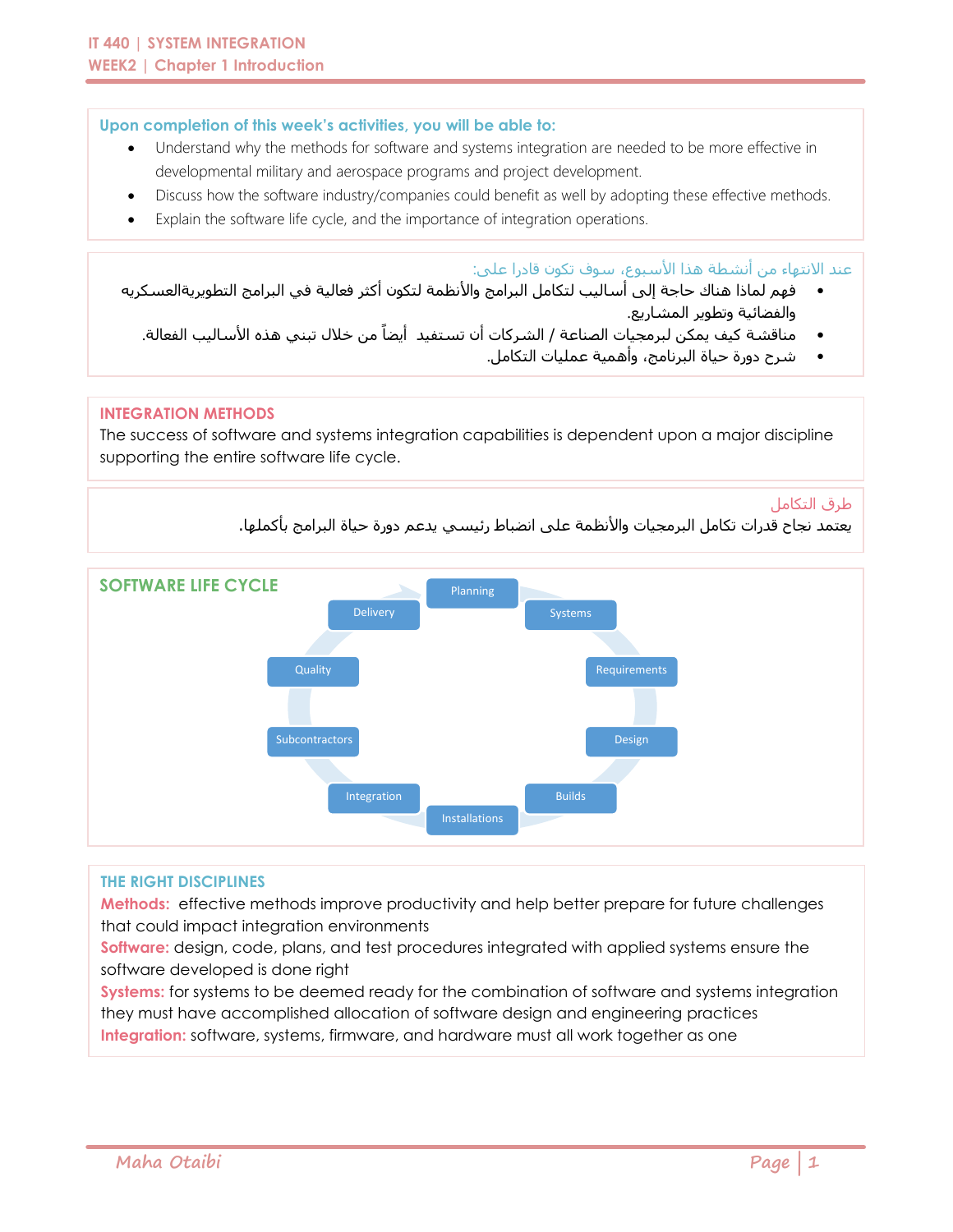األساليب: تحسن الطرق الفعالة اإلنتاجية وتساعد على االستعداد بشكل أفضل للتحديات المستقبلية التي قد تؤثر على بيئات التكامل.

البرمجيات: تصميم، ترميز، خطط، و اختبار اإلجراءات المتكاملة مع النظم المطبقة لضمان تطوير البرمجيات تم بشكل صحيح.

األنظمة: النظم التي تعتبر جاهزة للجمع بين البرمجيات وتكامل النظم يجب أن يكون قد تم إنجاز تصميم البرمجيات والممارسات الهندسية

التكامل: يجب أن تعمل البرامج والأنظمة والبرامج الثابتة والأجهزة معاً كنظام واحد.

## **PROGRAM AND PROJECT PLANNING**

**Purpose:** to provide the necessary process steps to plan for systems and software design and development for integration.

**Result:** This type of planning will ensure effective results for performing the disciplines necessary to implement supporting software and systems integration activities.

البرنامج وتخطيط المشاريع

الغرض: توفير خطوات العملية الالزمة لتخطيط النظم وتصميم البرمجيات وتطوير التكامل. النتيجة: یضمن هذا النوع من التخطيط نتائج فعالة ألداء اإلنضباطات الضروریة لتنفيذ أنشطة دعم البرامج واألنظمة.

## **SYSTEMS DESIGN**

**Method**: analyze customer requirements and develop a software design/development plan for defining the essential elements for a designed system to meet the specified requirements. **Importance:** provides the disciplines required and implemented during software design/development life cycles.

# تصميم النظم

الطريقة: تحليل متطلبات العمالء وتطوير خطة تصميم / تطوير البرمجيات لتحديد العناصر األساسية لنظام مصمم ُيلبي المتطلبات المحددة. الأهمية: توفير الإنضباطات المطلوبة وتنفيذها أثناء دورة حياة تصميم / تطوير البرمجيات.

# **SOFTWARE REQUIREMENTS**

**Purpose:** the basis for software design and/or development **Use:** provides a systematic approach to development from multiple resources. **Method**: used for initial development of software requirements and changes to requirement baselines.

# متطلبات البرنامج

الغرض: أساس تصميم البرمجيات و / أو التطوير االستخدام: يوفر منظومه منهجيه للتنمية من موارد متعددة. الطريقة: تستخدم للتطوير الأولي للمتطلبات البرمجية والتغيرات في خطوط أسـاس المتطلبات.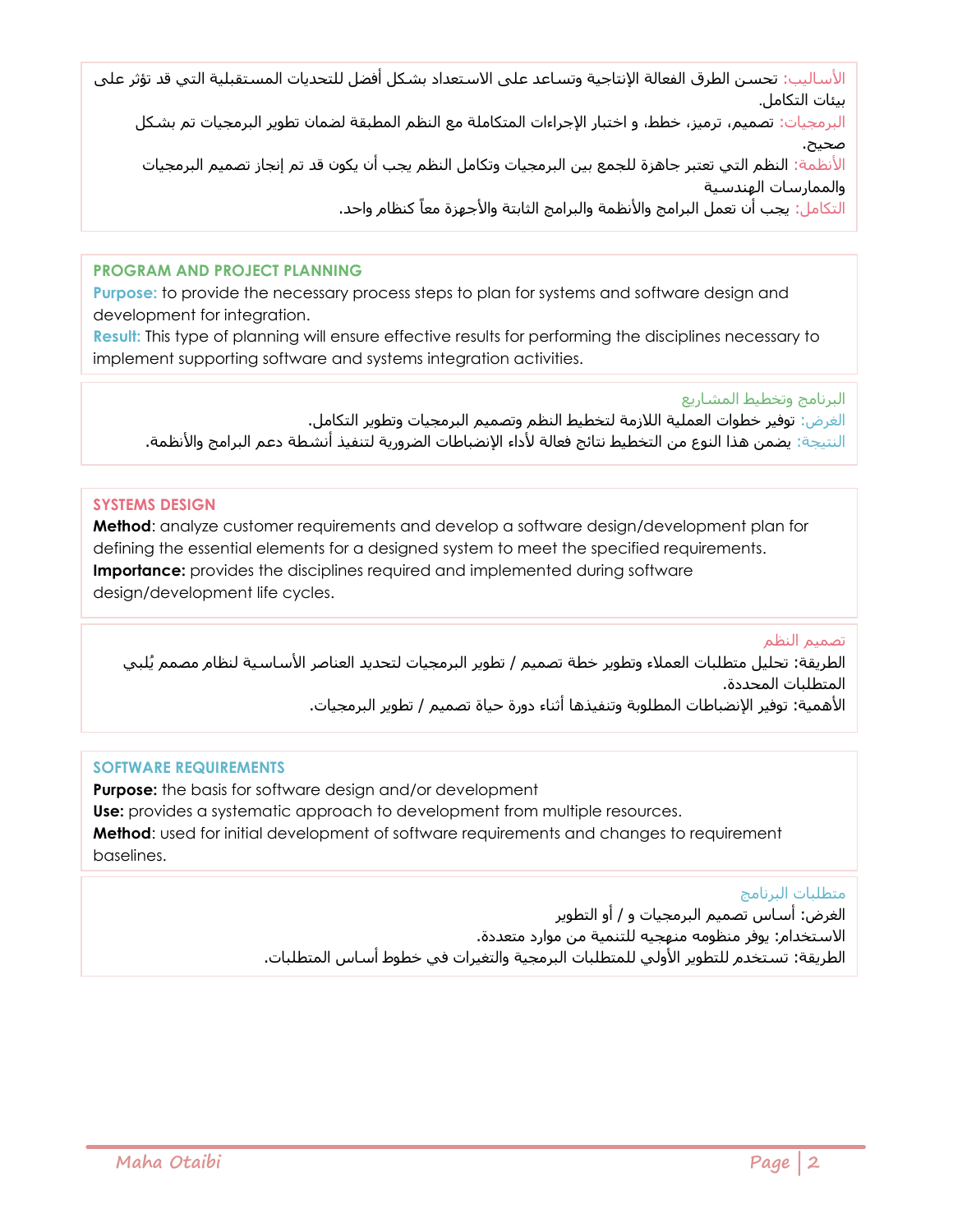### **SOFTWARE DESIGN/DEVELOPMENT**

**Purpose:** a systematic approach used to create software design and its development to reflect design and software definitions related to the work product. Provides traceability according to software-defined processes and procedures.

**Requirements:** established between the elements of the design/development. The documented program and project plan.

**Method:** defines details about the product construction, behavior, components, and interfaces.

#### تصميم / تطوير البرمجيات

الغرض: ُمنظم منهجي يستخدم إلنشاء تصميم البرمجيات وتطويرها لتعكس تصميم و تعاريف البرامج المتعلقة بمنتج العمل. يوفر التتبع وفقا لعمليات وإجراءات محددة من قبل البرنامج. المتطلبات: تنشأ بين عناصر التصميم / التطوير. خطة البرنامج والمشروع الموثقة. الطريقة: تحدد التفاصيل حول بناء المنتج والسلوك والمكونات والواجهات.

### **SOFTWARE IMPLEMENTATION**

**Purpose:** provides assurance that engineering builds function as expected.

Use: enables smooth execution for verification and test activities.

**Method:** incremental software and test approach adds the functions incrementally in a series of engineering builds. As software is tested, build plans are modified for succeeding builds based results previously demonstrated during troubleshooting, and checkout.

**Importance:** requirement for integration testing in a development, integration facilities, or the software systems integration facility (S/SIF).

### تنفيذ البرامج

الغرض: يوفر ضمان أن الهندسة تبني الوظائف كما هو متوقع. الاستخدام: يتيح التنفيذ السلس لأنشطة التحقق والاختبار. الطريقة: البرنامج التدريجي ونهج االختبار يضيف وظائف تدريجيا في سلسلة من الهندسة يبني. كما يتم اختبار البرمجيات، يتم تعديل خطط بناء لنجاح يبنى على أساس النتائج التي سبق عرضها أثناء استكشاف األخطاء وإصالحها، ونقاط الخروج.

### **SOFTWARE AND SYSTEMS INTEGRATION**

**Purpose:** provides a consistent approach to integration to ensure that the software and systems elements are assembled properly.

**Method:** determines if created elements are prepared and subject to verification or validation

### تكامل البرامج والأنظمة

الغرض: يوفر نهجا متسقا للتكامل لضمان تجميع عناصر البرامج واألنظمة بشكل صحيح. الطريقة: يحدد ما إذا تم إعداد عناصر تم إنشاؤها وتخضع للتأكد أو التحقق من الصحة.